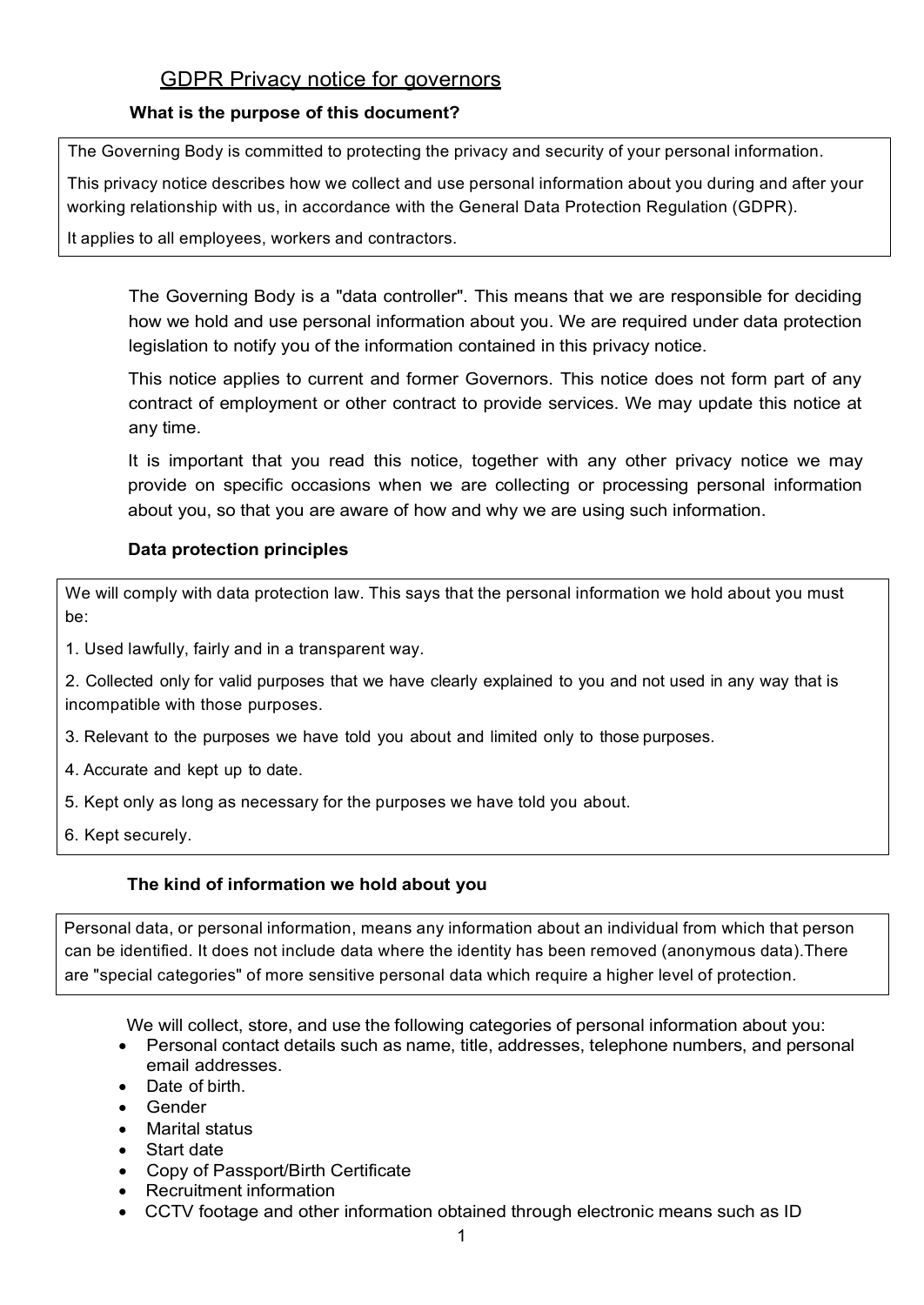access records

- Information about your use of our information and communications systems
- **Photographs**
- Term of office
- Previous names
- Business interests
- Meeting attendance
- Membership of other governing bodies
- Relationship with any member of staff

We may also collect, store and use the following "special categories" of more sensitive personal information:

- Information about your race or ethnicity, religious beliefs, sexual orientation and politicalopinions
- Information about your health, including any medical condition
- Genetic information and biometric data
- Information about criminal convictions and offences.

### **How is your personal information collected?**

We collect personal information about Governors through the application and recruitment process,directly from candidates. We may sometimes collect additional information from third parties including DBS. We will collect additional personal information in the course of role-related activities throughout the period of you working for us.

### **How we will use information about you**

We will only use your personal information when the law allows us to. Most commonly, we will use your personal information in the following circumstances:

1. Where we need to perform the contract we have entered into with you.

2. Where we need to comply with a legal obligation.

3. Where it is necessary for our legitimate interests (or those of a third party) and your interests and fundamental rights do not override those interests.

We may also use your personal information in the following situations, which are likely to be rare:

1. Where we need to protect your interests (or someone else's interests).

2. Where it is needed in the public interest [or for official purposes].

# **Situations in which we will use your personal information**

We need all the categories of information in the list above primarily to allow us to perform our contract with you[\*] and to enable us to comply with legal obligations[\*\*]. The situations in which we will process your personal information are listed below. [We have indicated by [asterisks] the purpose or purposes for which we are processing or will process your personal information, as well as indicating which categories of data are involved.

- Making a decision about your recruitment or appointment
- Conducting performance reviews, managing performance and determining performance requirements
- Assessing qualifications for a particular job or task
	- Gathering evidence for possible grievance or disciplinary hearings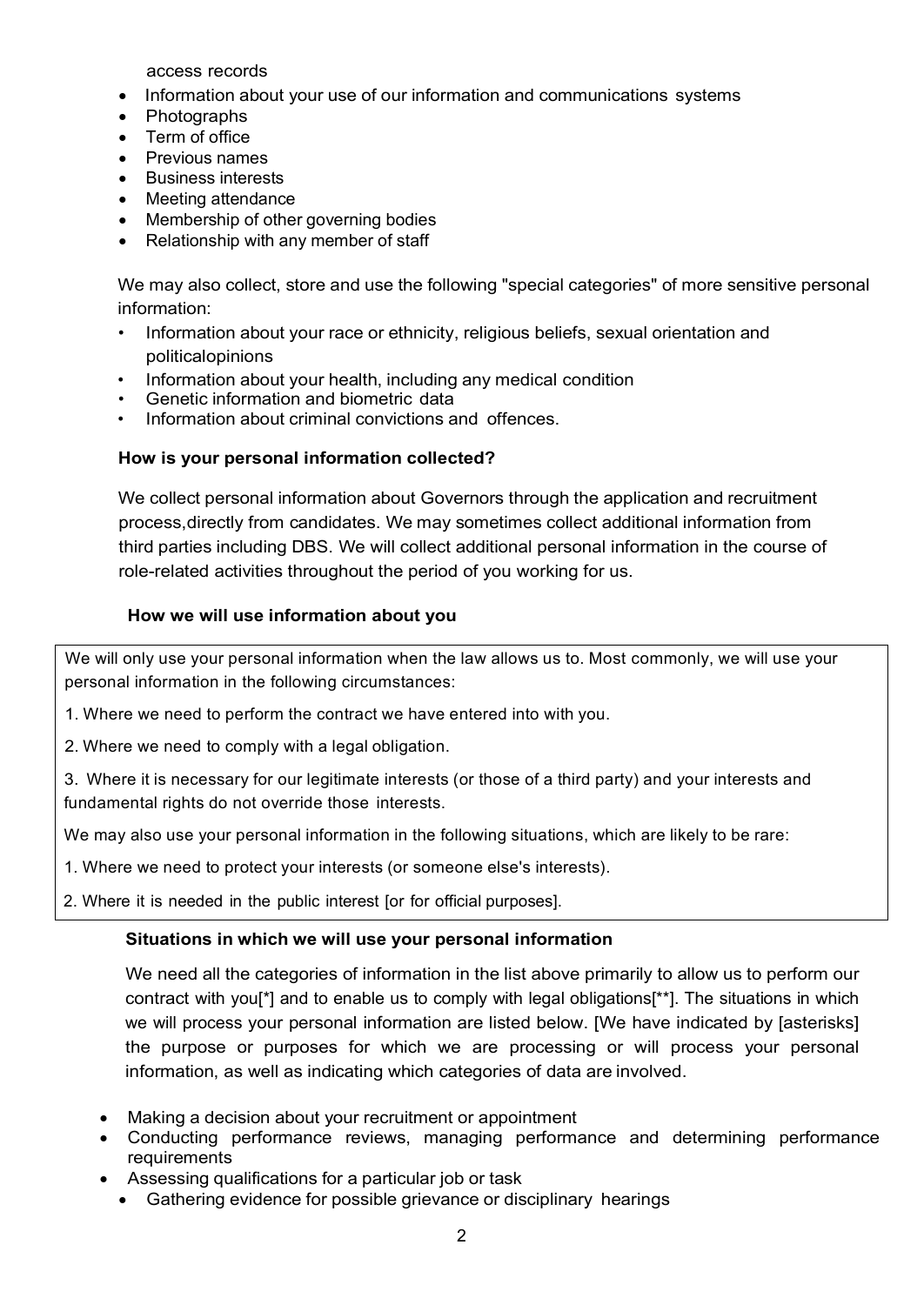- Making decisions about your continued engagement
- Making arrangements for the termination of our working relationship
- Education, training and development requirements
- Dealing with legal disputes involving you, or other employees, workers and contractors,including accidents at work
- Ascertaining your fitness to work
- Managing sickness absence
- Complying with health and safety obligations
- To prevent fraud
- To monitor your use of our information and communication systems to ensure compliance withour IT policies
- To ensure network and information security, including preventing unauthorised access to our computer and electronic communications systems and preventing malicious software distribution
- To conduct data analytics studies to review and better understand governor retention andattrition rates
- Equal opportunities monitoring
- Receiving benefits from membership of governance organisations
- Complying with DfE obligations

Some of the above grounds for processing will overlap and there may be several grounds whichjustify our use of your personal information.

### **If you fail to provide personal information**

If you fail to provide certain information when requested, we may not be able to perform the contract we have entered into with you (such as paying you or providing a benefit), or we may be prevented from complying with our legal obligations (such as to ensure the health and safety of our workers).

#### **Change of purpose**

We will only use your personal information for the purposes for which we collected it, unless we reasonably consider that we need to use it for another reason and that reason is compatible with the original purpose. If we need to use your personal information for an unrelated purpose, we will notify you and we will explain the legal basis which allows us to do so.

Please note that we may process your personal information without your knowledge or consent, incompliance with the above rules, where this is required or permitted by law.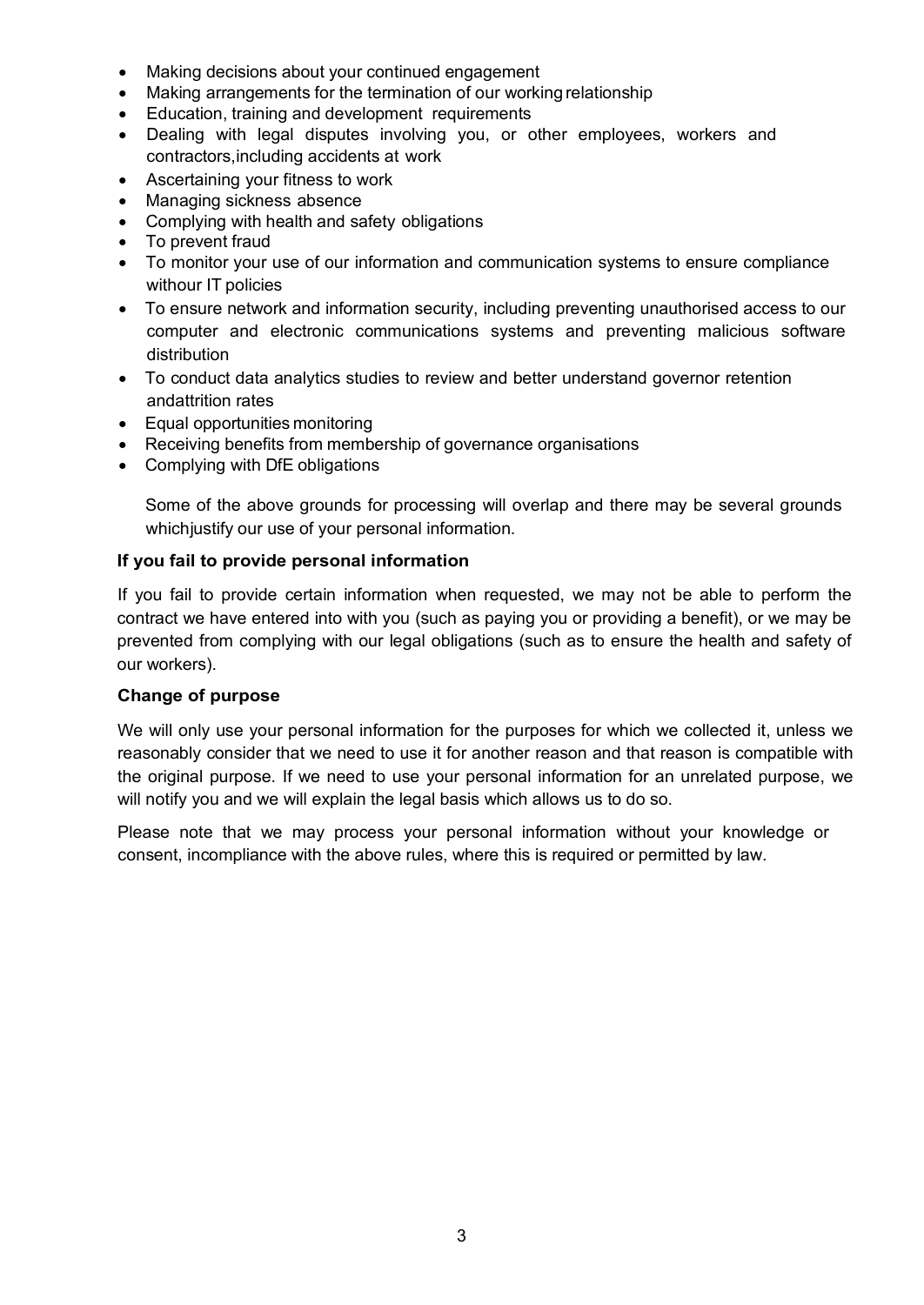### **How we use particularly sensitive personal information**

"Special categories" of particularly sensitive personal information require higher levels of protection. We need to have further justification for collecting, storing and using this type of personal information. We may process special categories of personal information in the following circumstances:

- 1. In limited circumstances, with your explicit written consent.
- 2. Where we need to carry out our legal obligations and in line with our data protection policy
- 3. Where it is needed in the public interest, such as for equal opportunities monitoring or in relation to our occupational pension scheme, and in line with our data protection policy.
- 4. Where it is needed to assess your working capacity on health grounds, subject to appropriate confidentiality safeguards.
- 5. Less commonly, we may process this type of information where it is needed in relation to legal claims or where it is needed to protect your interests (or someone else's interests) and you are not capable of giving your consent, or where you have already made the information public.

#### **Our obligations**

We will use your particularly sensitive personal information in the following ways:

- We will use information relating to leaves of absence, which may include sickness absence orfamily related leaves, to comply with employment and other laws.
- We will use information about your physical or mental health, or disability status, to ensure your health and safety in the workplace and to assess your fitness to work, to provide appropriate workplace adjustments, to monitor and manage sickness absence and to administer benefits.
- We will use information about your race or national or ethnic origin, religious, philosophical or moral beliefs, or your sexual life or sexual orientation, to ensure meaningful equal opportunity monitoring and reporting.

#### **Do we need your consent?**

We do not need your consent if we use special categories of your personal information in accordance with our written policy to carry out our legal obligations or exercise specific rights in the field of employment law. In limited circumstances, we may approach you for your written consent to allow us to process certain particularly sensitive data. If we do so, we will provide you with full details of the information that we would like and the reason we need it, so that you can carefully consider whether you wish to consent. You should be aware that it is not a condition of your contract with us that you agree to any request for consent from us.

#### **Information about criminal convictions**

We may only use information relating to criminal convictions where the law allows us to do so. This will usually be where such processing is necessary to carry out our obligations and provided we do so in line with our data protection policy.

Less commonly, we may use information relating to criminal convictions where it is necessary in relation to legal claims, where it is necessary to protect your interests (or someone else's interests) and you are not capable of giving your consent, or where you have already made the information public.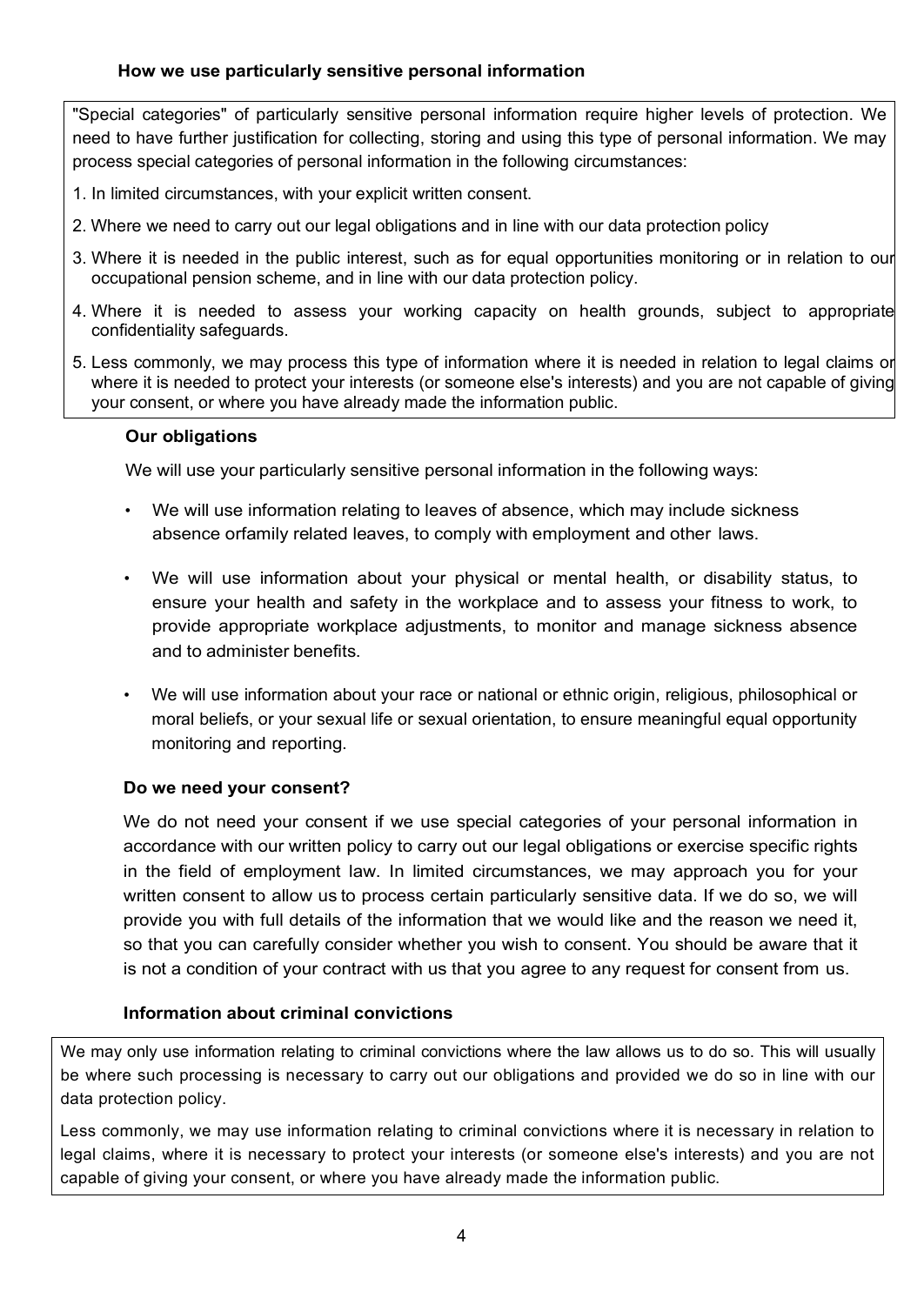We envisage that we will hold information about criminal convictions. We will only collect information about criminal convictions if it is appropriate given the nature of the role and where we are legally able to do so. Where appropriate, we will collect information about criminal convictions as part of the recruitment process or we may be notified of such information directly by you in the course of you working for us.

### **Automated decision-making**

Automated decision-making takes place when an electronic system uses personal information to make a decision without human intervention. We are allowed to use automated decision-making in the following circumstances:

1. Where we have notified you of the decision and given you 21 days to request a reconsideration.

2. Where it is necessary to perform the contract with you and appropriate measures are in place to safeguard your rights.

3. In limited circumstances, with your explicit written consent and where appropriate measures are in place to safeguard your rights.

If we make an automated decision on the basis of any particularly sensitive personal information, we must have either your explicit written consent or it must be justified in the public interest, and we must also put in place appropriate measures to safeguard your rights.

You will not be subject to decisions that will have a significant impact on you based solely on automated decision-making, unless we have a lawful basis for doing so and we have notified you.

[We do not envisage that any decisions will be taken about you using automated means, howeverwe will notify you in writing if this position changes.]

# **Data sharing**

We may have to share your data with third parties, including third-party service providers and other entities in the group, this includes the Safeguarding Partnership or other partnerships as required.

We require third parties to respect the security of your data and to treat it in accordance with the law.

We may transfer your personal information outside the EU.

If we do, you can expect a similar degree of protection in respect of your personal information.

# **Why might you share my personal information with third parties?**

We will share your personal information with third parties where required by law, where it is necessary to administer the working relationship with you or where we have another legitimate interest in doing so.

#### **Which third-party service providers process my personal information?**

"Third parties" includes third-party service providers (including contractors and designated agents) and other entities within our group. The following activities are carried out by thirdparty service providers: IT services, governor services.

# **How secure is my information with third-party service providers and other entities in our group?**

All our third-party service providers and other entities in the group are required to take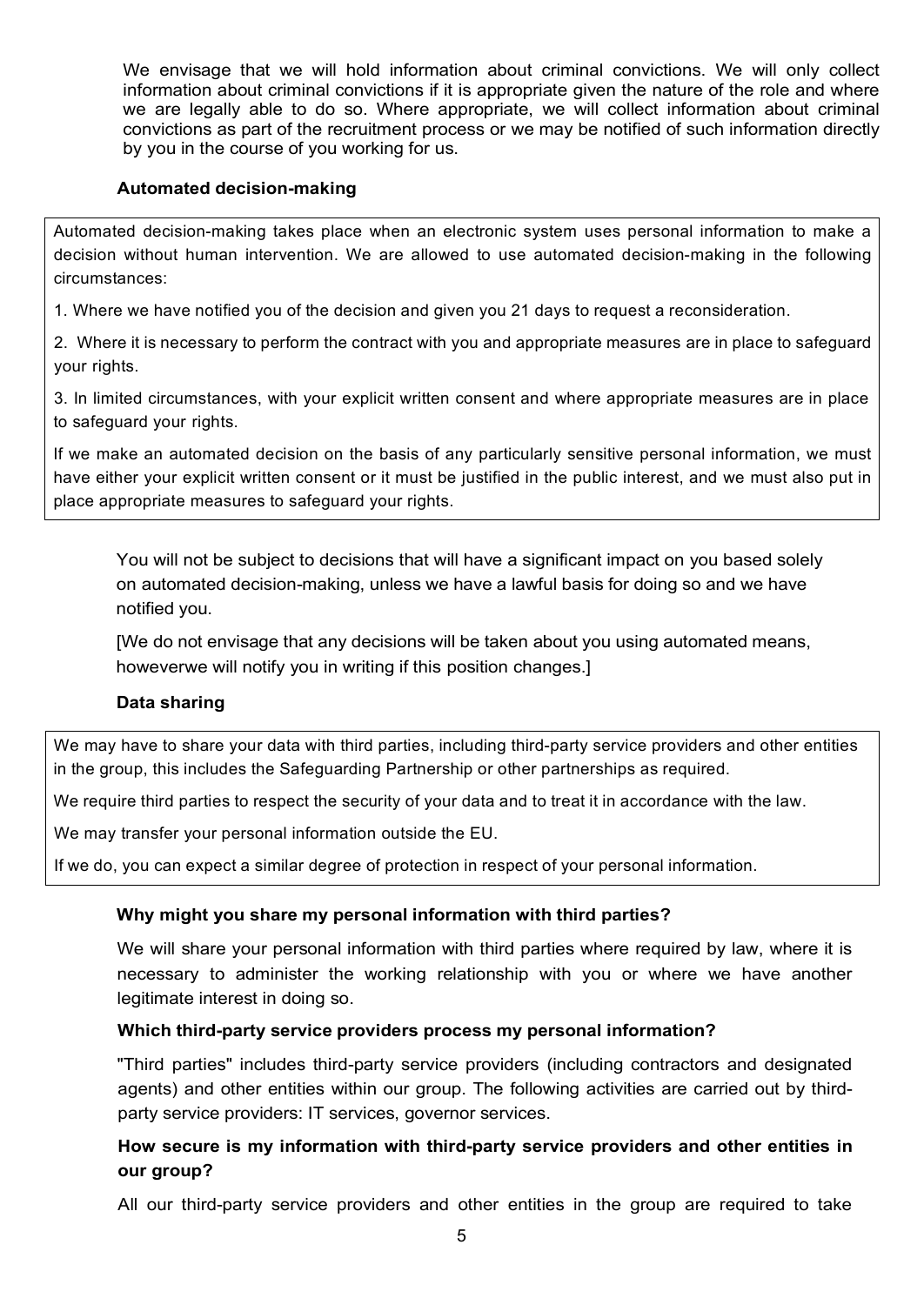appropriate security measures to protect your personal information in line with our policies. We do not allow our third-party service providers to use your personal data for their own purposes. We only permit them to process your personal data for specified purposes and in accordance with our instructions.

### **What about other third parties?**

We may need to share your personal information with a regulator or to otherwise comply with thelaw.

### **Data security**

We have put in place measures to protect the security of your information. Details of these measures are available upon request and are on the intranet.

Third parties will only process your personal information on our instructions and where they have agreed to treat the information confidentially and to keep it secure.

We have put in place appropriate security measures to prevent your personal information from being accidentally lost, used or accessed in an unauthorised way, altered or disclosed. In addition, we limit access to your personal information to those employees, agents, contractors and other third parties who have a business need to know. They will only process your personal information on our instructions and they are subject to a duty of confidentiality.

We have put in place procedures to deal with any suspected data security breach and will notify you and any applicable regulator of a suspected breach where we are legally required to do so.

#### **Data retention**

# **How long will you use my information for?**

We will only retain your personal information for as long as necessary to fulfil the purposes we collected it for, including for the purposes of satisfying any legal, accounting, or reporting requirements. Details of retention periods for different aspects of your personal information are available in our retention policy which is available from **here – need to link to this policy.** To determine the appropriate retention period for personal data, we consider the amount, nature, and sensitivity of the personal data, the potential risk of harm from unauthorised use or disclosure of your personal data, the purposes for which we process your personal data and whether we can achieve those purposes through other means, and the applicable legal requirements.

In some circumstances we may anonymise your personal information so that it can no longer be associated with you, in which case we may use such information without further notice to you. Once you are no longer a governor we will retain and securely destroy your personal information in accordance with our data retention policy and/or applicable laws and regulations.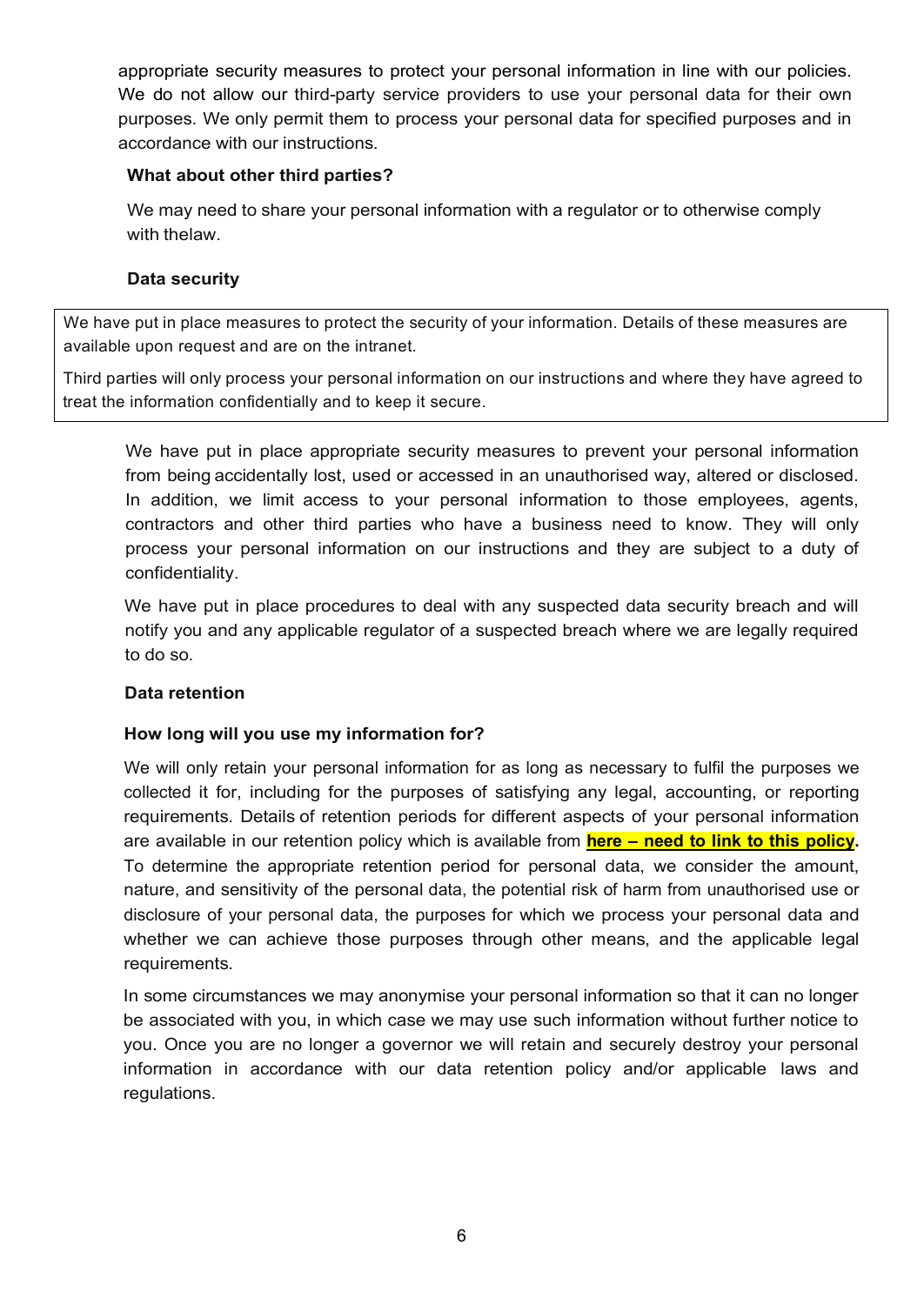# **Rights of access, correction, erasure, and restriction**

### **Your duty to inform us of changes**

It is important that the personal information we hold about you is accurate and current. Please keep usinformed if your personal information changes during your working relationship with us.

#### **Your rights in connection with personal information**

Under certain circumstances, by law you have the right to:

- **Request access** to your personal information (commonly known as a "data subject") access request"). This enables you to receive a copy of the personal information we hold about you and to check that we are lawfully processing it.
- **Request correction** of the personal information that we hold about you. This enables you to haveany incomplete or inaccurate information we hold about you corrected.
- **Request erasure** of your personal information. This enables you to ask us to delete or remove personal information where there is no good reason for us continuing to process it. You also have the right to ask us to delete or remove your personal information where you have exercised your right to object to processing (see below).
- **Object to processing** of your personal information where we are relying on a legitimate interest (or those of a third party) and there is something about your particular situation which makes you want to object to processing on this ground. You also have the right to object where we are processing your personal information for direct marketing purposes.
- **Request the restriction of processing** of your personal information. This enables you to ask us to suspend the processing of personal information about you, for example if you want us to establish its accuracy or the reason for processing it.
- **Request the transfer** of your personal information to another party.

If you want to review, verify, correct or request erasure of your personal information, object to the processing of your personal data, or request that we transfer a copy of your personal information to another party, please contact the clerk in writing.

#### **No fee usually required**

You will not have to pay a fee to access your personal information (or to exercise any of the other rights). However, we may charge a reasonable fee if your request for access is clearly unfounded or excessive. Alternatively, we may refuse to comply with the request in such circumstances.

#### **What we may need from you**

We may need to request specific information from you to help us confirm your identity and ensure your right to access the information (or to exercise any of your other rights). This is another appropriate security measure to ensure that personal information is not disclosed to any person who has no right to receive it.

#### **Right to withdraw consent**

In the limited circumstances where you may have provided your consent to the collection,